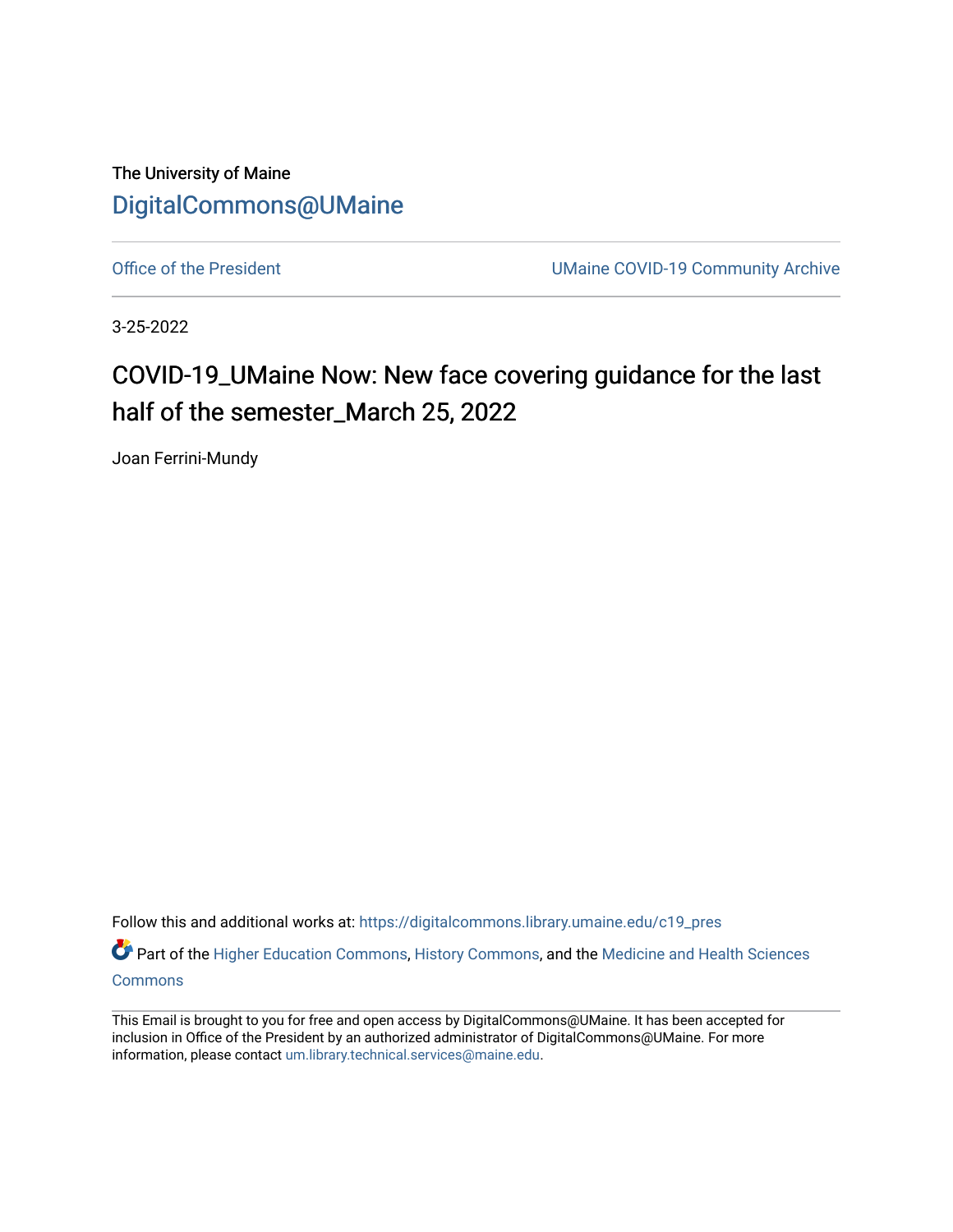

**Matthew Revitt <matthew.revitt@maine.edu>**

## **UMaine Now: New face covering guidance for the last half of the semester** 1 message

**UMaine President's Office** <umaine.president@maine.edu> Fri, Mar 25, 2022 at 6:18 PM Reply-To: UMaine President's Office <umaine.president@maine.edu> To: matthew.revitt@maine.edu



## **UMaine Now**

Dear University of Maine and University of Maine at Machias community members,

Our university communities returned from spring break as determined as ever to make the last half of the semester the best it can be. Our individual and collective commitment to health and safety so we could continue to work and learn together, in-person, has paid off.

Across the University of Maine System, we currently have approximately a 1% COVID-19 positivity rate among everyone who has tested since March 20, which is a lower positivity than prior to spring break. We appreciate everyone continuing to test and pursue their booster shots, when eligible. And wearing face coverings as required.

As a result of the current status of COVID-19 on our campuses and in Maine, we will go into the last six weeks of the semester with new face covering guidance. Effective tomorrow, March 26, face coverings will be optional for students, faculty, staff and visitors in non-classroom facilities on campus and in our facilities statewide, both indoors and out, regardless of vaccination status.